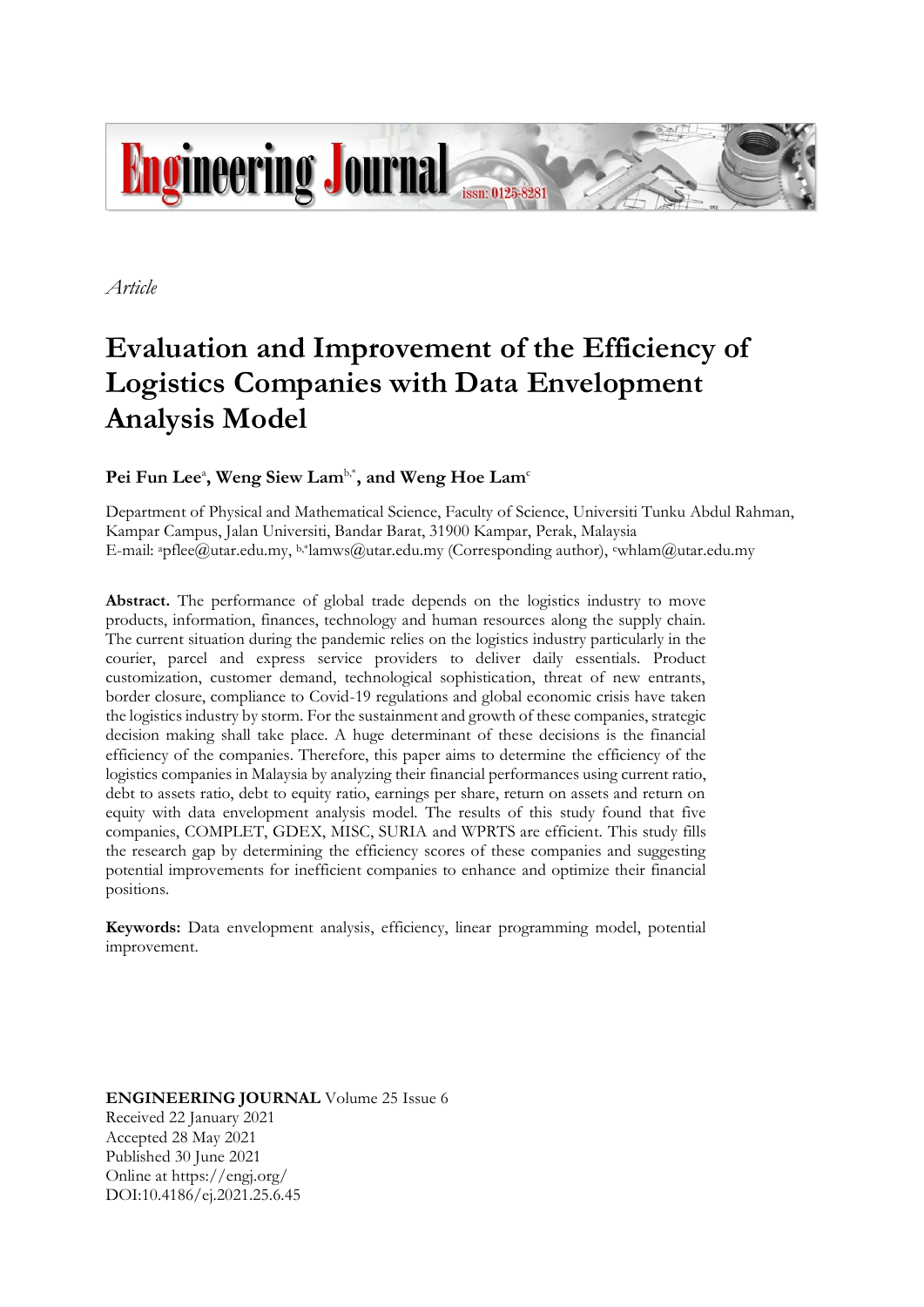## **1. Introduction**

The ASEAN Economic Community Blueprint 2025 has provided great opportunities for Malaysia to collaborate and integrate with countries in the region to develop the economy to compete in the global market [1- 3]. This blueprint aims to allow easier access of products, services, human capital and investments among member countries [4-5]. The logistics industry then serves as a facilitator in delivering the supplies of goods by linking consumers to suppliers and manufacturers in the supply chain in this region [6-7]. Malaysia's economic growth has also been large supported by the logistics industry since the beginning of the pandemic [8]. However, higher consumer expectation for quicker delivery of goods at lower cost, increased product variety, technological modernization and the COVID-19 contingency plan have led to greater financial burden for the logistics companies [9-10].

Therefore, logistics companies need to monitor their financial performance to ensure that they can cope and survive through this period of great uncertainty. Financial performance serves as a key performance indicator which conveys information about a company's financial health. This financial assessment could be used to study a company before any collaboration or partnership takes place. Financial institutions and investors may also use the financial assessment for credit analysis. A financial analysis could also serve as a guide for a company in terms of strategy formulation to leverage business potentials and mitigate risks [11].

Financial analysis can be based on a logistics company's annual report including the profit and loss statement and balance sheet which are historical in nature. They can include analysis on the liquidity, solvency and profitability ratios to measure the ability of a company to satisfy short term and long-term obligations and for-profit generation. Nevertheless, profitability is the main concern of a logistics company to create values, hiring employees, enhance research and development and for the sustainment and expansion of the company [12].

Logistics companies could measure and perform achievement evaluations based on financial analysis such as profitability ratios, debt ratios and current ratio. The analyses of all these financial ratios could provide an insight for logistics companies for decision making in their investments for annual strategic planning, especially in their plans for the procurement, insurance and maintenance of transport units [13].

As logistics companies become increasingly sensitive over capital structures, profit and cost reduction, managerial focus on financial analysis is particularly imperative. Lee et al. [14] performed a financial analysis on shipping companies in Korea and Taiwan with financial ratios such as current ratio, return on asset (ROA), return on equity (ROE), debt to asset ratio and debt to equity ratio.

Woo et al. [15] studied the financial ratios such as debt ratio, current ratio, ROA, ROE and earnings per share

(EPS), which affect the credit risks in listed logistics and shipping companies listed. The logistics and shipping companies were chosen because this industry is very prone to the global economic crisis. This study found that current ratio and ROA had the most positive relationships with credit risk in the logistics and shipping companies. Therefore, financial ratio analysis is particularly important to mitigate losses in this sector.

Korneta [16] studied the relationship between financial performance and the growth of road transportation companies in Poland from 2013 to 2017. The road transportation industry was selected as it was the biggest service sector to contribute to the economy of the country. The result of this study showed that profitability affected the growth of sales in road transportation companies while optimum liquidity value also supported sales growth.

Efficiency is an important measurement in the evaluation of financial performance of the companies. The efficiency of the companies can be measured using data envelopment analysis (DEA) model. DEA model aims to create an efficient production frontier using multiple inputs and multiple outputs. DEA is a linear programming model which evaluates the relative efficiency of the decision-making units (DMUs). The entities under evaluation will be the DMU [17]. In DEA model, efficiency score is a measure of how well an organizational unit utilizes the resources to generate outcomes. The efficiency of DEA model is defined as the ratio of the total weighted output to total weighted input. In short, the efficiency of a DMU to produce output by taking in certain input will be determined in comparison with other DMUs under study [18].

Ma et al. [19] studied the efficiency and risk of financial institutions in Taiwan from 2012 to 2017 using super efficiency DEA method. This study extracted data such as fixed assets, employee number and operating expenses as inputs while using financial data such as operating income, earnings per share (EPS), net profit, return on assets and return on equity as outputs. DEA was also used to forecast the future efficiency of these financial institutions.

The efficiency of 17 shipbuilders in the world was also analyzed using financial ratio-based DEA. This study was output-based with variables including return on equity (ROE), return on assets (ROA), inventory turnover, current ratio, quick ratio, debt ratio and solvency ratio. The highest number of efficient companies was recorded in 2008, with 4 shipbuilders scoring 1, which meant that they were financially efficient in that year [20].

Past studies have included a variety of business activities for the logistics companies using DEA model. Chen [21] stated that the logistics industry involved the transportation, storage and postal companies and proceeded to include these three types of companies to evaluate the performances of the logistics industry in China. Zheng et al. [22] analyzed the efficiency of logistics companies in China with DEA model. The logistics companies studied included transportation, warehousing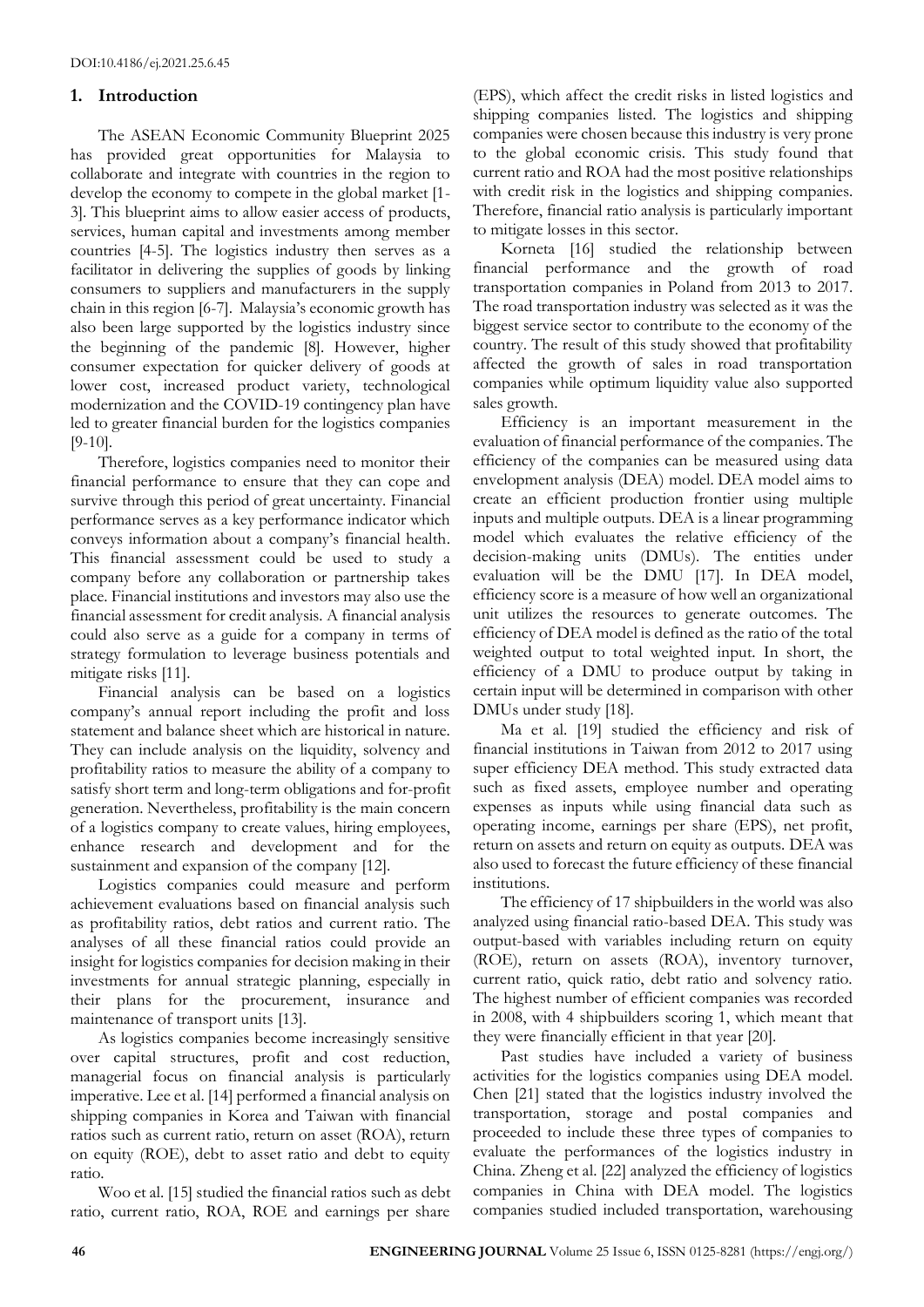Return on equity (ROE)

and postal companies in all the regions in China. Wohlgemuth et al. [23] assessed the Brazilian logistics companies which included the logistics service providers with a variety of business activities along the supply chain. Meanwhile, a study by Thi [24] in Vietnam also evaluated railway, airline, ocean shipping, trucking and freight forwarding companies with DEA model.

DEA has a very wide application in forecasting [25- 26], routing problem [27-29], energy [30-32], healthcare [33-35] and construction [36-37]. Based on past studies, there is no comprehensive research done on the efficiency evaluation of logistics companies with financial ratios using DEA model. Therefore, this paper aims to determine the efficiency of logistics companies in Malaysia using DEA model. This paper shall propose a DEA model with financial ratios including current ratio, debt to assets ratio and debt to equity ratio as the inputs while earnings per share (EPS), ROA and ROE shall serve as the outputs. Moreover, the target potential improvements will also be identified for each inefficient company to achieve optimal efficiency.

This study fills the research gap by being the pioneer study in Malaysia to examine the logistics industry by analyzing and evaluating the efficiency scores of the logistics companies and enhancing their performances through benchmarking with DEA model. The efficient and inefficient logistics companies can be identified through DEA model in this study. Moreover, once the reference set is determined, the new target improvements can be identified to allow inefficient logistics companies to be at par with the efficient logistics companies. Benchmarking provided by DEA model in this paper helps the logistics companies to draft for improvement plans to manage their finances well for future business operations and expansions. The next section of this paper shall consist of data and methodology, the third section will be about results and discussions, followed by conclusion to end this paper.

#### **2. Data and Methodology**

The data of this study consists of the logistics companies listed in the Malaysian stock market from the year 2015 to 2019 [38]. Table 1 presents the proposed research framework to evaluate the efficiency of logistics companies in Malaysia.

Table 1. Proposed Research Framework with DEA Model.

| Items     |                                                                                  |
|-----------|----------------------------------------------------------------------------------|
| Objective | Evaluation of efficiency of<br>logistics companies                               |
| Inputs    | Current ratio (CR),<br>Debt to assets ratio (DAR),<br>Debt to equity ratio (DER) |
| Outputs   | Earnings per share (EPS),<br>Return on asset (ROA),                              |

| Decision-making | <b>AIRPORT</b> |
|-----------------|----------------|
| units (DMUs)    | <b>BIPORT</b>  |
|                 | <b>CJCEN</b>   |
|                 | <b>COMPLET</b> |
|                 | <b>EATECH</b>  |
|                 | <b>FREIGHT</b> |
|                 | <b>GDEX</b>    |
|                 | HARBOUR        |
|                 | <b>LITRAK</b>  |
|                 | <b>MISC</b>    |
|                 | <b>MMCCORP</b> |
|                 | <b>POS</b>     |
|                 | PRKCORP        |
|                 | <b>SEEHUP</b>  |
|                 | SURIA          |
|                 | <b>TASCO</b>   |
|                 | <b>TNLOGIS</b> |
|                 | WPRTS          |

As presented in Table 1, the financial ratios used as inputs are current ratio, debt to assets ratio and debt to equity ratio. Earnings per share (EPS), return on asset (ROA) and return on equity (ROE) are applied as the outputs.

The DEA model ranks the DMUs according to their respective efficiency scores which range from 0 to 1. The efficiency score is obtained based on the weighted sum of outputs over the weighed sum of inputs [39-40]. A DMU is classified as an efficient unit if it achieves an efficiency score of 1. On the other hand, the DMU is classified as an inefficient unit if the efficiency score is less than 1 [41-42]. The DEA model is formulated as follows [40,43]:

Maximize 
$$
h_k = \frac{\sum_{r=1}^{S} t_r y_{rk}}{\sum_{i=1}^{m} w_i x_{ik}}
$$
 (1)

Subject to

$$
\frac{\sum_{r=1}^{s} t_{r} y_{rj}}{\sum_{l=1}^{m} w_{i} x_{lj}} \le 1, j = 1, 2, 3, \dots, n \tag{2}
$$

$$
w_i \ge \varepsilon, i = 1, 2, 3, \dots, m \tag{3}
$$

$$
t_r \ge \varepsilon, r = 1, 2, 3, \dots, s \tag{4}
$$

where

 $h_k$  = relative efficiency of company k  $x_{ij}$  = observed value of *i* type input for company *j*  $W_i$  = weight for input *i*  $m$  = number of inputs  $y_{ri}$  = observed value of r type output for company j  $t_r$  = weight for output  $r$  $s$  = number of outputs

**ENGINEERING JOURNAL** Volume 25 Issue 6, ISSN 0125-8281 (https://engj.org/) **47**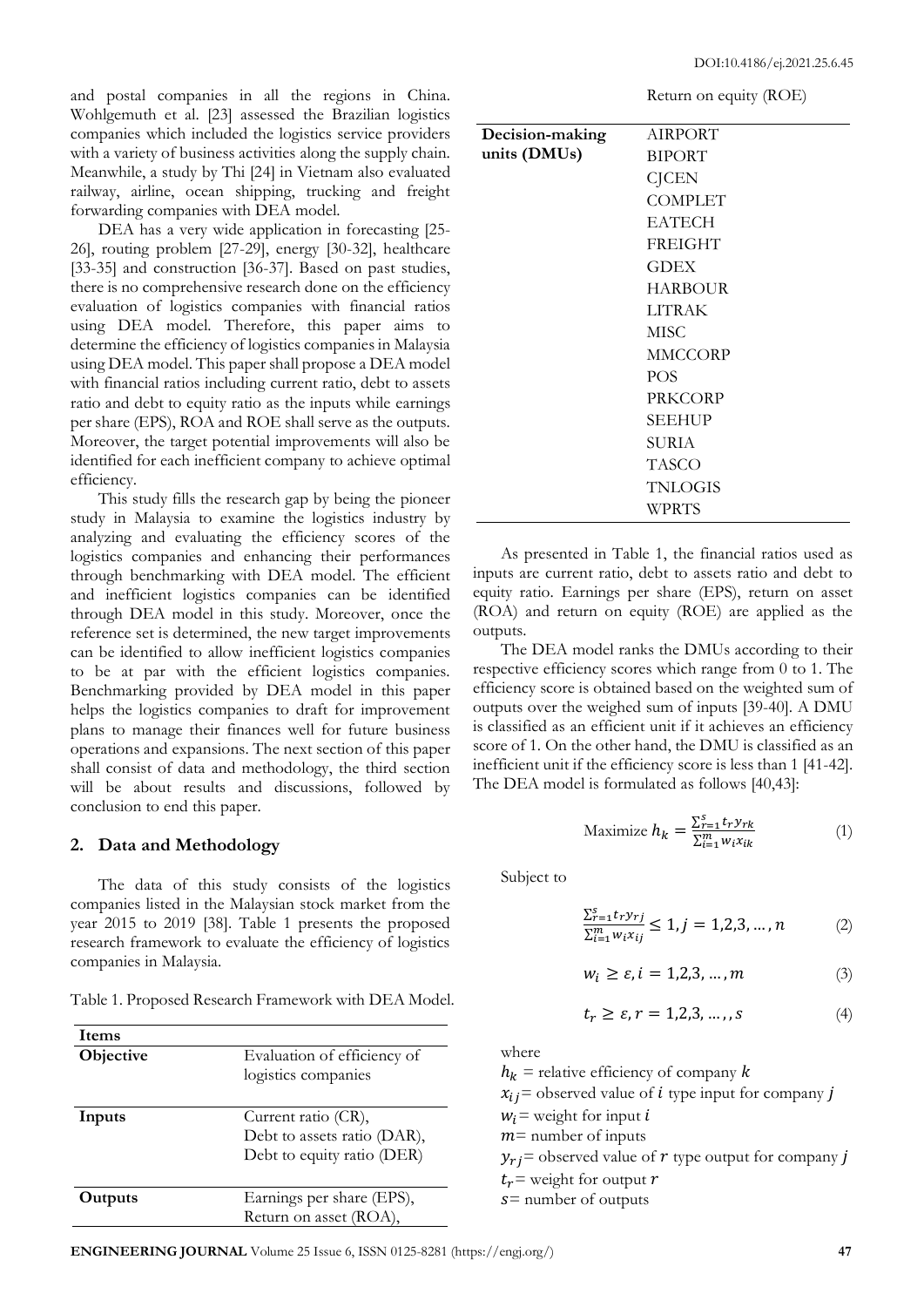$n$ = number of companies

 $\varepsilon$  = small positive value

Equation (1) shows the maximization function of the relative efficiency of company  $k$ . Equation (2) states the constraints to limit the efficiency of every company to be between 0 and 1.  $t_r$  and  $w_i$  are the weights of the outputs and inputs to maximize the efficiency as in the model. Then, all the equations from Eq. (1) to Eq. (4) are rearranged to transform into linear form in Eq. (5) to Eq. (9) [42-43].

$$
\text{Maximize } h_k = \sum_{r=1}^{s} t_r y_{rk} \tag{5}
$$

Subject to

$$
-\textstyle \sum_{r=1}^s t_r y_{rj} + \sum_{i=1}^m w_i x_{ij} \geq 0, j=1,2,3,\ldots,n \; (6)
$$

$$
\sum_{r=1}^{m} w_i x_{ik} = 1 \tag{7}
$$

$$
w_i \ge \varepsilon, i = 1, 2, 3, \dots, m \tag{8}
$$

$$
t_r \ge \varepsilon, r = 1, 2, 3, \dots, s \tag{9}
$$

This DEA formulation will then be solved using the LINGO optimization software. This software has been used to solve linear programming, non-linear programming, goal programming and integer programming models [44-50].

#### **3. Result and Discussion**

The efficiency score and ranking of the logistics companies are shown in Table 2.

Table 2. Efficiency Score and Ranking of Transportation and Logistics Companies.

| Companies      | Efficiency | Rank | Classification |
|----------------|------------|------|----------------|
|                | Score      |      |                |
| <b>AIRPORT</b> | 0.2781     | 16   | Inefficient    |
| <b>BIPORT</b>  | 0.5660     | 13   | Inefficient    |
| <b>CJCEN</b>   | 0.4073     | 14   | Inefficient    |
| <b>COMPLET</b> | 1.0000     | 1    | Efficient      |
| <b>EATECH</b>  | 0.2184     | 18   | Inefficient    |
| <b>FREIGHT</b> | 0.5723     | 12   | Inefficient    |
| GDEX           | 1.0000     | 1    | Efficient      |
| HARBOUR        | 0.8459     | 8    | Inefficient    |
| LITRAK         | 0.9486     | 6    | Inefficient    |
| MISC           | 1.0000     | 1    | Efficient      |
| MMCCORP        | 0.7992     | 9    | Inefficient    |
| <b>POS</b>     | 0.2973     | 15   | Inefficient    |
| PRKCORP        | 0.8700     | 7    | Inefficient    |
| <b>SEEHUP</b>  | 0.2576     | 17   | Inefficient    |
| <b>SURIA</b>   | 1.0000     | 1    | Efficient      |
| TASCO          | 0.5984     | 11   | Inefficient    |
| TNLOGIS        | 0.5998     | 10   | Inefficient    |
| WPRTS          | 1.0000     | 1    | Efficient      |

From Table 2, logistics companies with efficiency scores of 1.0000 are classified as efficient companies with first ranking. There are five companies which have obtained efficiency score of 1.0000, namely COMPLET, GDEX, MISC, SURIA and WPRTS, based on the optimal solution of DEA model. These companies have maximized the use of their inputs or resources to generate maximum outputs. Therefore, COMPLET, GDEX, MISC, SURIA and WPRTS are classified as efficient companies. These companies are able to serve as benchmarks to other inefficient logistics companies to improve their efficiency.

However, AIRPORT (0.2781), BIPORT (0.5660), CJCEN (0.4073), EATECH (0.2184), FREIGHT (0.5723), HARBOUR (0.8459), LITRAK (0.9486), MMCCORP (0.7992), POS (0.2973), PRKCORP (0.8700), SEEHUP (0.2576), TASCO (0.5984) and TNLOGIS (0.5998) are classified as inefficient companies since their efficiency scores are below 1.0000 based on the optimal solution of DEA model.

LITRAK has an efficiency score of 0.9486 which implies that the company is close to being an efficient company. POS, AIRPORT, SEEHUP and EATECH have efficiency scores of 0.2973, 0.2781, 0.2576 and 0.2184 respectively, which indicate that these companies are very far away from being efficient as their efficiency scores are less than 0.3000. These companies could not fully utilize their resources to generate maximum outputs.

Table 3 shows the summary of efficiency scores based on the optimal solution of DEA model.

Table 3. Summary of Efficiency Scores.

| <b>Items</b>                        | Efficiency |
|-------------------------------------|------------|
|                                     | Score      |
| Average efficiency                  | 0.6810     |
| Minimum efficiency                  | 0.2184     |
| Maximum efficiency                  | 1.0000     |
| Percentage of efficient companies   | 27.78%     |
| Percentage of inefficient companies | 72.22%     |

As shown in Table 3, 27.78% of the companies are efficient in using their inputs to obtain maximum outputs with efficiency score 1.000. This is in line with the percentage of efficiency in past studies which were between 10.00% and 40.00%. A study by Wang et al. [51] showed that 16.67% of Chinese provinces were efficient from 2008 to 2016. Another study on the efficiency of campuses of a university in Iran using DEA model also yielded a percentage of efficiency of 22.22% [52]. The efficiency of elementary schools in Indonesia found that 35.29% provinces were efficient [53].

Based on the optimal solution of DEA model in this study, Table 4 shows the reference set for inefficient companies. The efficient companies serve as the benchmark to the inefficient companies in determining the potential improvements according to the optimal coefficient as shown in Table 4.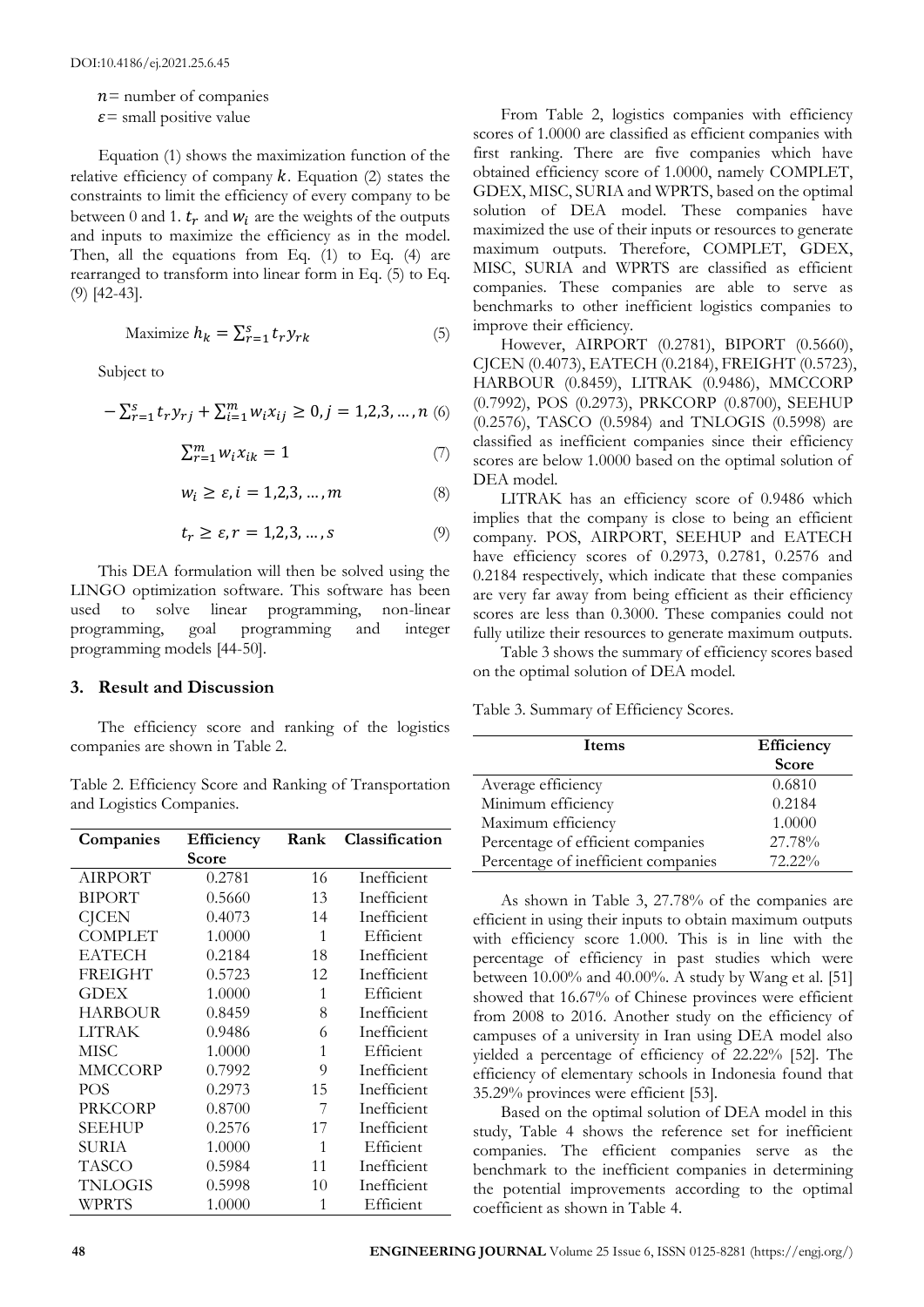Table 4. Reference Set for Inefficient Companies.

|                          | <b>Efficient companies (Optimal</b><br>coefficient) |        |        |              |        |
|--------------------------|-----------------------------------------------------|--------|--------|--------------|--------|
| companies<br>Inefficient | <b>LETIENOC</b>                                     | KEICE  | MISC   | <b>SURLA</b> | WPRTS  |
| <b>AIRPORT</b>           |                                                     |        | 0.3501 |              | 0.0389 |
| <b>BIPORT</b>            |                                                     | 0.0544 | 0.5843 |              | 0.3062 |
| <b>CJCEN</b>             | 0.2558                                              |        |        |              | 0.1443 |
| <b>EATECH</b>            |                                                     |        | 0.0106 |              | 0.0564 |
| <b>FREIGHT</b>           | 0.2058                                              |        |        | 0.1873       | 0.1992 |
| <b>HARBOUR</b>           | 0.2209                                              |        |        | 0.2479       | 0.3259 |
| <b>LITRAK</b>            |                                                     | 0.0972 | 0.5100 |              | 0.9152 |
| <b>MMCCORP</b>           |                                                     |        | 0.3813 |              | 0.1435 |
| <b>POS</b>               |                                                     |        | 0.1177 | 0.0061       | 0.1425 |
| <b>PRKCORP</b>           |                                                     | 0.1688 |        |              | 0.1752 |
| <b>SEEHUP</b>            | 0.0587                                              |        |        | 0.0776       | 0.0759 |
| <b>TASCO</b>             |                                                     |        | 0.1832 | 0.1544       | 0.2885 |
| <b>TNLOGIS</b>           |                                                     |        | 0.1412 |              | 0.3035 |

AIRPORT, BIPORT, CJCEN, EATECH, FREIGHT, HARBOUR, LITRAK, MMCCORP, POS, PRKCORP, SEEHUP, TASCO and TNLOGIS are grouped under inefficient companies because their efficiency scores are less than 1.000. The efficient companies, namely COMPLETE, GDEX, MISC, SURIA and WPRTS serve as benchmarks for the inefficient companies in achieving optimal efficiency [54].

As an example, AIRPORT is relatively less efficient as compared to MISC and WPRTS based on the optimal solution of DEA model. Therefore, MISC and WPRTS are identified as the benchmarks to AIRPORT for further improvements. In DEA model, the optimal coefficients of MISC (0.3501) and WPRTS (0.0389) are used to set new target values for the inputs and outputs of AIRPORT. The feasible improvement aim for AIRPORT will then be the sum of the products of weights of MISC (0.3501) and WPRTS (0.0389) of AIRPORT multiplied by the financial ratios of MISC and WPRTS respectively.

When compared to GDEX, MISC and WPRTS, BIPORT is considered inefficient. Therefore, GDEX, MISC and WPRTS serve as the reference set for BIPORT to achieve optimal efficiency. The new target values for EPS, ROA, ROE, current ratio, debt to assets ratio and debt to equity ratios shall be based on the optimal coefficient of GDEX (0.054), MISC (0.5843) and WPRTS (0.3062) of BIPORT.

Table 5 describes the potential improvements for all inefficient logistics companies according to reference set in Table 4.

|  | Table 5. Potential Improvements for Inefficient Logistics. |  |  |
|--|------------------------------------------------------------|--|--|
|  |                                                            |  |  |

|                          | Inputs/Outputs           | Current values   | Target values    | l arget-Actual<br>Improvements |
|--------------------------|--------------------------|------------------|------------------|--------------------------------|
|                          |                          |                  |                  |                                |
| companies<br>Inefficient |                          |                  |                  | Potential                      |
|                          |                          |                  |                  |                                |
|                          |                          |                  |                  |                                |
| <b>AIRPORT</b>           | CR                       | 2.0266           | 0.5637           | $-1.4629$                      |
|                          | <b>DAR</b>               | 0.5506           | 0.1209           | $-0.4298$                      |
|                          | <b>DER</b>               | 1.2815           | 0.1848           | $-1.0967$                      |
|                          | <b>EPS</b>               | 0.1599           | 0.1599           | 0.0000                         |
|                          | <b>ROA</b>               | 0.0117           | 0.0181           | 0.0064                         |
|                          | <b>ROE</b>               | 0.0287           | 0.0287           | 0.0000                         |
| <b>BIPORT</b>            | CR                       | 3.3792           | 1.9127           | $-1.4665$                      |
|                          | <b>DAR</b>               | 0.5950           | 0.3368           | $-0.2582$                      |
|                          | <b>DER</b>               | 1.4785           | 0.5870           | $-0.8915$                      |
|                          | <b>EPS</b>               | 0.3087           | 0.3087           | 0.0000                         |
|                          | <b>ROA</b>               | 0.0470           | 0.0646           | 0.0176                         |
|                          | <b>ROE</b>               | 0.1167           | 0.1167           | 0.0000                         |
| <b>CJCEN</b>             | CR                       | 2.1956           | 0.8943           | $-1.3014$                      |
|                          | <b>DAR</b>               | 0.3574           | 0.1347           | $-0.2228$                      |
|                          | <b>DER</b>               | 0.5820           | 0.2371           | $-0.3450$                      |
|                          | <b>EPS</b>               | 0.0368           | 0.0442           | 0.0075                         |
|                          | <b>ROA</b>               | 0.0321           | 0.0321           | 0.0000                         |
|                          | <b>ROE</b>               | 0.0462           | 0.0561           | 0.0100                         |
| <b>EATECH</b>            | CR                       | 0.5003           | 0.1093           | $-0.3910$                      |
|                          | <b>DAR</b>               | 0.7415           | 0.0327           | $-0.7087$                      |
|                          | <b>DER</b>               | 3.0128           | 0.0672           | $-2.9457$                      |
|                          | <b>EPS</b>               | 0.0143           | 0.0143           | 0.0000                         |
|                          | <b>ROA</b><br><b>ROE</b> | 0.0074           | 0.0074           | 0.0000                         |
| <b>FREIGHT</b>           | CR                       | 0.0000<br>2.3538 | 0.0154<br>1.3472 | 0.0154<br>$-1.0066$            |
|                          | <b>DAR</b>               | 0.3726           | 0.1958           | $-0.1768$                      |
|                          | <b>DER</b>               | 0.5952           | 0.3406           | $-0.2545$                      |
|                          | <b>EPS</b>               | 0.0929           | 0.0929           | 0.0000                         |
|                          | <b>ROA</b>               | 0.0457           | 0.0457           | 0.0000                         |
|                          | <b>ROE</b>               | 0.0730           | 0.0797           | 0.0066                         |
| <b>HARBOUR</b>           | CR                       | 2.0751           | 1.7554           | $-0.3198$                      |
|                          | <b>DAR</b>               | 0.3656           | 0.2801           | $-0.0856$                      |
|                          | DER                      | 0.5967           | 0.5048           | $-0.0920$                      |
|                          | <b>EPS</b>               | 0.1297           | 0.1297           | 0.0000                         |
|                          | <b>ROA</b>               | 0.0653           | 0.0653           | 0.0000                         |
|                          | <b>ROE</b>               | 0.1075           | 0.1181           | 0.0105                         |
| <b>LITRAK</b>            | CR                       | 3.4492           | 3.2718           | $-0.1774$                      |
|                          | <b>DAR</b>               | 0.6773           | 0.6425           | $-0.0348$                      |
|                          | <b>DER</b>               | 2.2174           | 1.2432           | $-0.9742$                      |
|                          | <b>EPS</b>               | 0.3808           | 0.3808           | 0.0000                         |
|                          | <b>ROA</b>               | 0.0890           | 0.1408           | 0.0518                         |
|                          | ROE                      | 0.2768           | 0.2768           | 0.0000                         |
| <b>MMCCORP</b>           | CR                       | 0.9792           | 0.7827           | $-0.1965$                      |
|                          | <b>DAR</b>               | 0.5708           | 0.1849           | $-0.3859$                      |
|                          | <b>DER</b><br><b>EPS</b> | 1.3414<br>0.1914 | 0.3139<br>0.1914 | $-1.0275$<br>0.0000            |
|                          | <b>ROA</b>               | 0.0258           | 0.0323           | 0.0065                         |
|                          | <b>ROE</b>               | 0.0578           | 0.0578           | 0.0000                         |
| <b>POS</b>               | CR                       | 1.4177           | 0.4215           | $-0.9962$                      |
|                          | <b>DAR</b>               | 0.4083           | 0.1102           | $-0.2981$                      |
|                          | <b>DER</b>               | 0.7004           | 0.2082           | $-0.4921$                      |
|                          | <b>EPS</b>               | 0.0773           | 0.0773           | 0.0000                         |
|                          | <b>ROA</b>               | 0.0224           | 0.0224           | 0.0000                         |
|                          | <b>ROE</b>               | 0.0329           | 0.0440           | 0.0112                         |
| <b>PRKCORP</b>           | CR                       | 2.3665           | 2.0589           | $-0.3076$                      |
|                          | <b>DAR</b>               | 0.6485           | 0.1172           | $-0.5313$                      |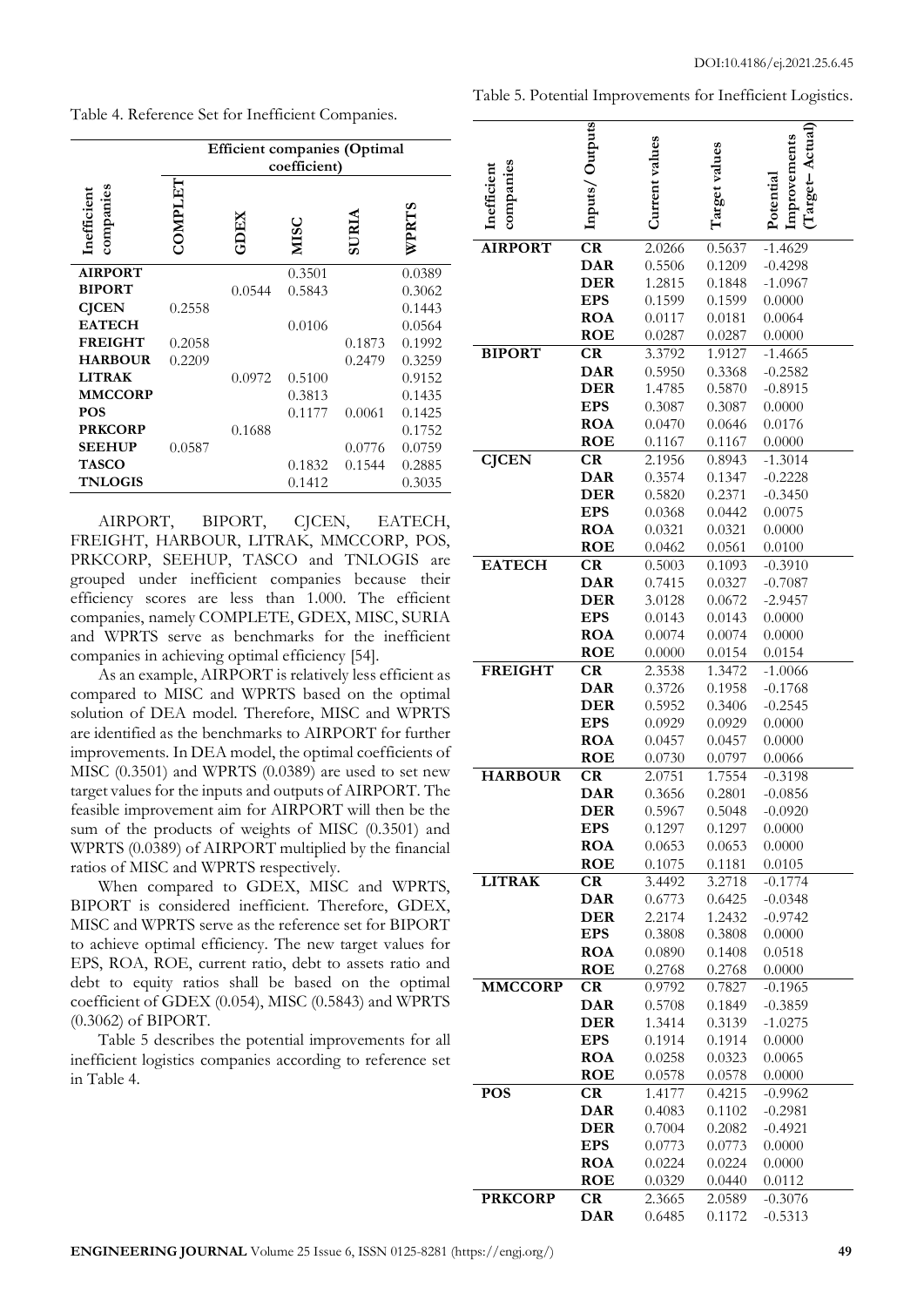|                | <b>DER</b> | 0.2591 | 0.2254 | $-0.0337$ |
|----------------|------------|--------|--------|-----------|
|                | <b>EPS</b> | 0.0000 | 0.0316 | 0.0316    |
|                | <b>ROA</b> | 0.0000 | 0.0356 | 0.0356    |
|                | ROE        | 0.0627 | 0.0627 | 0.0000    |
| <b>SEEHUP</b>  | CR.        | 1.8598 | 0.4790 | $-1.3807$ |
|                | DAR        | 0.3248 | 0.0715 | $-0.2533$ |
|                | <b>DER</b> | 0.4883 | 0.1258 | $-0.3625$ |
|                | <b>EPS</b> | 0.0353 | 0.0353 | 0.0000    |
|                | <b>ROA</b> | 0.0166 | 0.0166 | 0.0000    |
|                | ROE        | 0.0228 | 0.0294 | 0.0066    |
| <b>TASCO</b>   | CR.        | 1.9144 | 1.1457 | $-0.7688$ |
|                | DAR        | 0.4017 | 0.2404 | $-0.1613$ |
|                | <b>DER</b> | 0.7421 | 0.4427 | $-0.2994$ |
|                | EPS        | 0.1651 | 0.1651 | 0.0000    |
|                | <b>ROA</b> | 0.0506 | 0.0506 | 0.0000    |
|                | ROE        | 0.0807 | 0.0958 | 0.0152    |
| <b>TNLOGIS</b> | CR.        | 1.1800 | 0.7078 | $-0.4722$ |
|                | <b>DAR</b> | 0.6008 | 0.2003 | $-0.4006$ |
|                | <b>DER</b> | 1.5084 | 0.3952 | $-1.1132$ |
|                | EPS        | 0.1138 | 0.1137 | 0.0000    |
|                | <b>ROA</b> | 0.0353 | 0.0430 | 0.0076    |
|                | ROE        | 0.0871 | 0.0871 | 0.0000    |

Based on the optimal solution of DEA model, there are rooms of improvement for inefficient companies with regards to the optimal coefficients of efficient companies as computed in Table 5. The inefficient logistics companies are AIRPORT, BIPORT, CJCEN, EATECH, FREIGHT, HARBOUR, LITRAK, MMCCORP, POS, PRKCORP, SEEHUP, TASCO and TNLOGIS. Inefficient companies need to perform reduction to their inputs and increment to their outputs to become efficient.

From the potential improvement in DEA model generation, AIRPORT shall reduce its current ratio by 1.4629 from 2.0266 to 0.5637, bring down the debt to assets ratio from 0.5506 to 0.1209 and lower the debt-toequity ratio from 1.2815 to 0.1848. On the other hand, ROA of AIRPORT should be increased from 0.0117 to 0.0181 in order to be efficient. The target values of EPS and ROE remain the same respectively. The potential improvements for current ratio, debt to assets ratio, debt to equity ratio, EPS, ROA and ROE for AIRPORT are therefore -1.4629, -0.4298, -1.0967, 0.0000, 0.0064 and 0.0000 respectively.

AIRPORT should reduce its current ratio by focusing more on short term liabilities. AIRPORT may also use its current assets such as cash to pay off some long-term obligations and manage the company's working capital. To increase its ROA, AIRPORT may choose to reduce the cost of assets such as better management of inventory to reduce inventory carrying cost [55].

The second inefficient company is BIPORT. BIPORT should reduce its current ratio from 3.3792 to 1.9127, bring down its debt to assets ratio from 0.5950 to 0.3368 and lower its debt-to-equity ratio from 1.4785 to 0.5870. At the same time, BIPORT's ROA has to rise from 0.0470 to 0.0646 while the EPS and ROE remain constant. The potential improvements for current ratio, debt to assets ratio, debt to equity ratio, EPS, ROA and ROE are -1.4665, -0.2582, -0.8915, 0.0000, 0.0176 and 0.0000 respectively.

BIPORT's debt to equity ratio is rather high which means that the company has high leverage as the company may finance its operations by debt and loans which is risky to investors. Restructuring debt, improving sales and lowering costs are some actions which may be taken by BIPORT to reduce its debt-to-equity ratio.

For CJCEN, the potential improvement for current ratio is -1.3014, which means that CJCEN shall reduce its current ratio from 2.1956 to 0.8943. CJCEN's debt to assets ratio shall reduce from 0.3574 to 0.1347, with a potential improvement of -0.2228. Debt to equity ratio of CJCEN shall be lowered from 0.5820 to 0.2371 as the potential improvement is -0.3450. CJCEN's EPS shall rise from 0.0368 to 0.0442, by a potential improvement of 0.0075. ROE of CJCEN shall increase by 0.0100 from 0.0462 to 0.0561.

EPS of CJCEN may rise by increasing revenue from higher volume of sales, reduction in cost such as materials, production, marketing and administrative costs. CJCEN may also consider reducing share count by share repurchase. CJCEN may also manage the company's capital well to maximize profit from the shareholders' equity to increase the ROE [56]. Companies with high efficiency especially with high EPS, ROA and ROE shall contribute to shareholders' value creation which is an important attribute in the capital market of the logistics industry, therefore, companies should work on increasing their outputs with similar or even fewer inputs [57].

# **4. Conclusion**

The efficiency and potential improvements of logistics companies in Malaysia have been determined in this study using DEA model. The efficient companies with score of 1.000 are COMPLET, GDEX, MISC, SURIA and WPRTS. This implies that 27.88% of logistics companies are efficient. These efficient companies have successfully utilized their resources to maximize the outcomes. On the contrary, AIRPORT, BIPORT, CJCEN, EATECH, FREIGHT, HARBOUR, LITRAK, MMCCORP, POS, PRKCORP, SEEHUP, TASCO and TNLOGIS are classified as inefficient companies in this study. The potential improvements for these inefficient companies have also been found with references to the efficient companies. This study is significant because the analysis of the financial performances of the logistics companies with DEA model provides meaningful information and insights for their decision making. Future studies may be done with the application of this proposed research framework with DEA model in other countries. Moreover, this proposed framework may also be applied in other fields such as the information and technology industry, healthcare sector and the oil and gas industry.

# **Acknowledgement**

This study is supported by Universiti Tunku Abdul Rahman, Malaysia.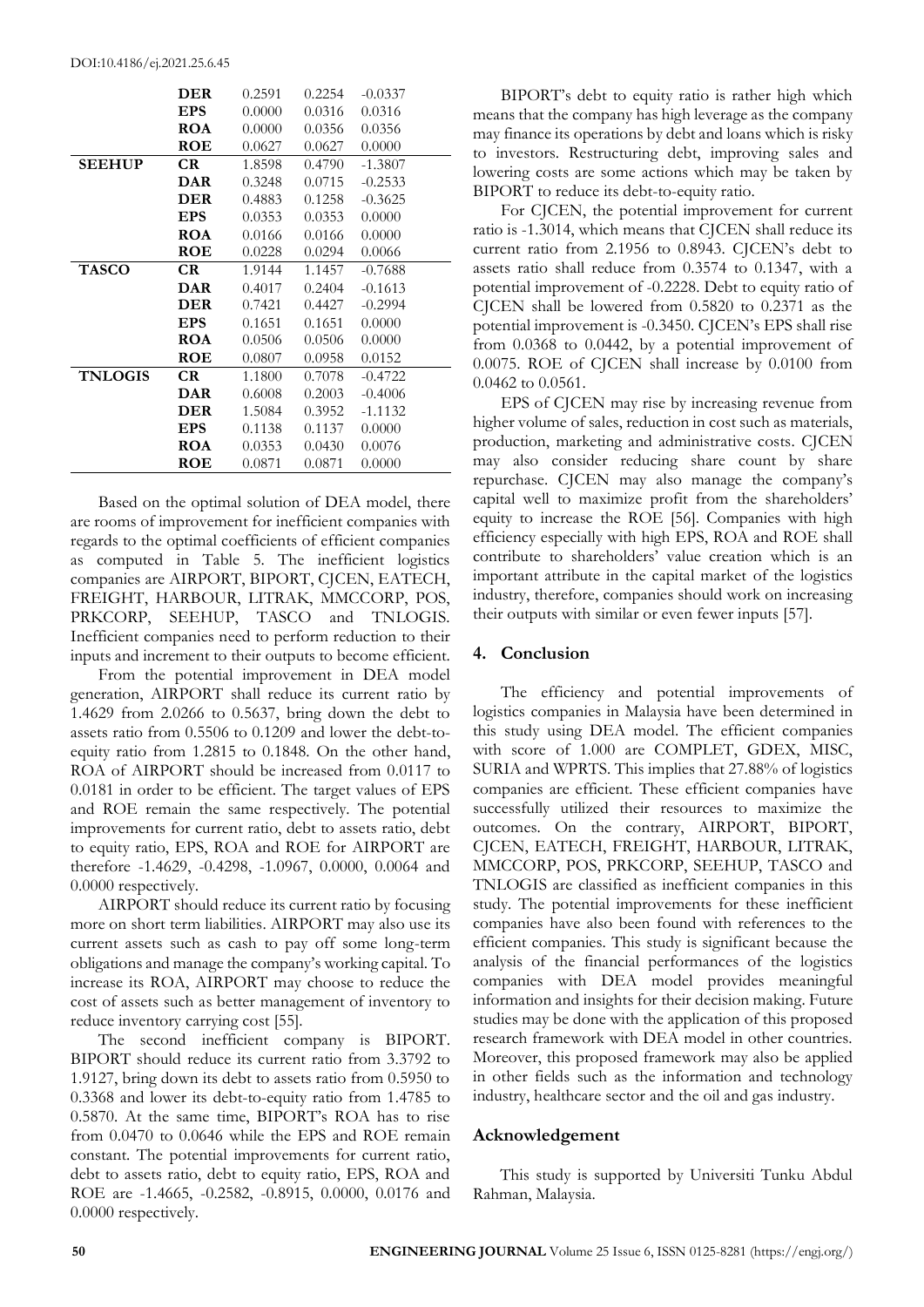### **References**

- [1] A. H. Ayob, "E-commerce adoption in ASEAN: Who and where?," *Future Business Journal*, vol. 7, no. 4, pp. 1-11, 2021.
- [2] N. Suksuwan, "The conceptual framework of the government-sponsored rural road improvement project evaluation and selection," *Engineering Journal*, vol. 22, no. 1, pp. 109-129, Jan. 2018.
- [3] O. Gracia and S. V. Siregar, "Sustainability practices and the cost of debt: Evidence from ASEAN countries," *Journal of Cleaner Production*, vol. 300, p. 126942, Apr. 2021.
- [4] K. Ishikawa, "The ASEAN economic community and ASEAN economic integration," *Journal of Contemporary East Asia Studies*, pp. 1-19, Mar. 2021.
- [5] P. Pasierbiak, "Causes, origins and possible effects of the ASEAN Economic Community (AEC)," *Journal of ASEAN Studies*, vol. 6, no. 1, pp. 1-23, 2018.
- [6] W. Meethom and N. Koohathongsumrit, "Design of decision support system for road freight transportation routing using multilayer zero one goal programming," *Engineering Journal*, vol. 22, no. 6, pp. 185-205, Dec. 2018.
- [7] H. T. Phong and P. Yenradee, "Vendor managed inventory for multi-vendor single-manufacturer supply chain: A case study of instant noodle industry," *Engineering Journal*, vol. 24, no. 6, pp. 91-107, Nov. 2020.
- [8] D. Dhesi. (2020). *Malaysia GDP set to rebound by 6.6% in* 2021 [Online]. Available: https://www.thestar.com.my/business/businessnews/2020/12/31/malaysia-gdp-set-to-reboundby-66-in-2021 [Accessed: 19 January 2021]
- [9] E. Hofmann and F. Osterwalder, "Third-party logistics providers in the digital age: Towards a new competitive arena?" *Logistics*, vol. 1, no. 9, pp. 1-28, Nov. 2017.
- [10] Centers for Disease Control and Prevention. (2020). *What long haul truck driver employees need to know about COVID-19* [Online]. Available: https://www.cdc.gov/coronavirus/2019 ncov/community/organizations/long-haultrucking-employees.html [Accessed: 19 January 2021]
- [11] E. Hofmann and K. Lampe, "Financial statement analysis of logistics service providers: Ways of enhancing performance," *International Journal of Physical Distribution & Logistics Management*, vol. 43, no. 4, pp. 321-342, Apr. 2013.
- [12] P. Anthony, B. Behnoee, M. Hassanpour, and D. Pamucar, "Financial performance evaluation of seven Indian chemical companies," *Decision Making: Applications in Management and Engineering*, vol. 2, no. 2, pp. 81-99, May 2019.
- [13] M. Vochozka, Z. Rowland, and J. Vrbka, "Financial analysis of an average transport company in the Czech Republic," *Nase More International Journal of Maritime Science & Technology*, vol. 63, no. 6, pp. 227- 236, Mar. 2016.
- [14] P. T. Lee, C. Lin, and S. Shin, "Financial performance evaluation of shipping companies using entropy and grey relation analysis," in *Multi-Criteria Decision Making in Maritime Studies and Logistics Applications and Cases*. Cham, Switzerland: Springer Nature, 2018, ch. 9, pp. 219-248.
- [15] S. Woo, M. Kwon, and K. F Yuen, "Financial determinants of credit risk in the logistics and shipping industries," *Maritime Economics & Logistics*, pp. 1-23, Apr. 2020.
- [16] P. Korneta, "Growth, profitability and liquidity of Polish road transportation companies," in *20th International Scientific Conference Business Logistics in Modern Management*, Osijek, Croatia, 2020, pp. 75-88.
- [17] T. Xu, J. You, H. Li, and L. Shao, "Energy efficiency evaluation based on data envelopment analysis: A literature review," *Energies*, vol. 13, no. 3548, pp. 1- 20, Jul. 2020.
- [18] A. Mardani, E. K. Zavadskas, D. Streimikiene, A. Jusoh, and M. Khoshnoudi, "A comprehensive review of data envelopment analysis (DEA) approach in energy efficiency," *Renewable and Sustainable Energy Reviews*, vol. 70, pp. 1298-1322, 2017.
- [19] L. Ma, J. Hsieh, and Y. Chiu, "A study of business performance and risk in Taiwan's financial institutions through resampling data envelopment analysis," *Applied Economics Letter*, vol. 27, no. 11, pp.886-891, Aug. 2020.
- [20] A. Merendino, E. D. Gagliardo, and S. Coronella, "The efficiency of the top mega yacht builders across the world: A financial ratio-based data envelopment analysis," *International Journal of Management and Decision Making*, vol. 17, no. 2, pp. 125-147, 2018.
- [21] J. Chen, "A new approach to overall performance evaluation based on multiple contexts: An application to the logistics of China," *Computers & Industrial Engineering*, vol. 122, pp. 170-180, Jun. 2018.
- [22] W. Zheng, X. Xu, and H. Wang, "Regional logistics efficiency and performance in China along the Belt and Road Initiative: The analysis of integrated DEA and hierarchical regression with carbon constraint," *Journal of Cleaner Production*, vol. 276, p. 123549, Aug. 2020.
- [23] M. Wohlgemuth, C. E. Fries, A. M. O. Sant'Anna, R. Giglio, and D. C. Fettermann, "Assessment of the technical efficiency of Brazilian logistic operators using data envelopment analysis and one inflated beta regression," *Annals of Operations Research*, pp. 1- 15, Nov. 2018.
- [24] H. X. H. Thi, "Application of DEA model to evaluate the performance of logistics enterprises in Vietnam," *International Research Journal of Advanced Engineering and Science*, vol. 4, no. 4, pp. 146-149, 2019.
- [25] A. Emrouznejad, B. Rostami-Tabar, and K. Petridis, "A novel ranking procedure for forecasting approaches using data envelopment analysis," *Technological Forecasting & Social Change*, vol. 111, pp. 235-243, 2016.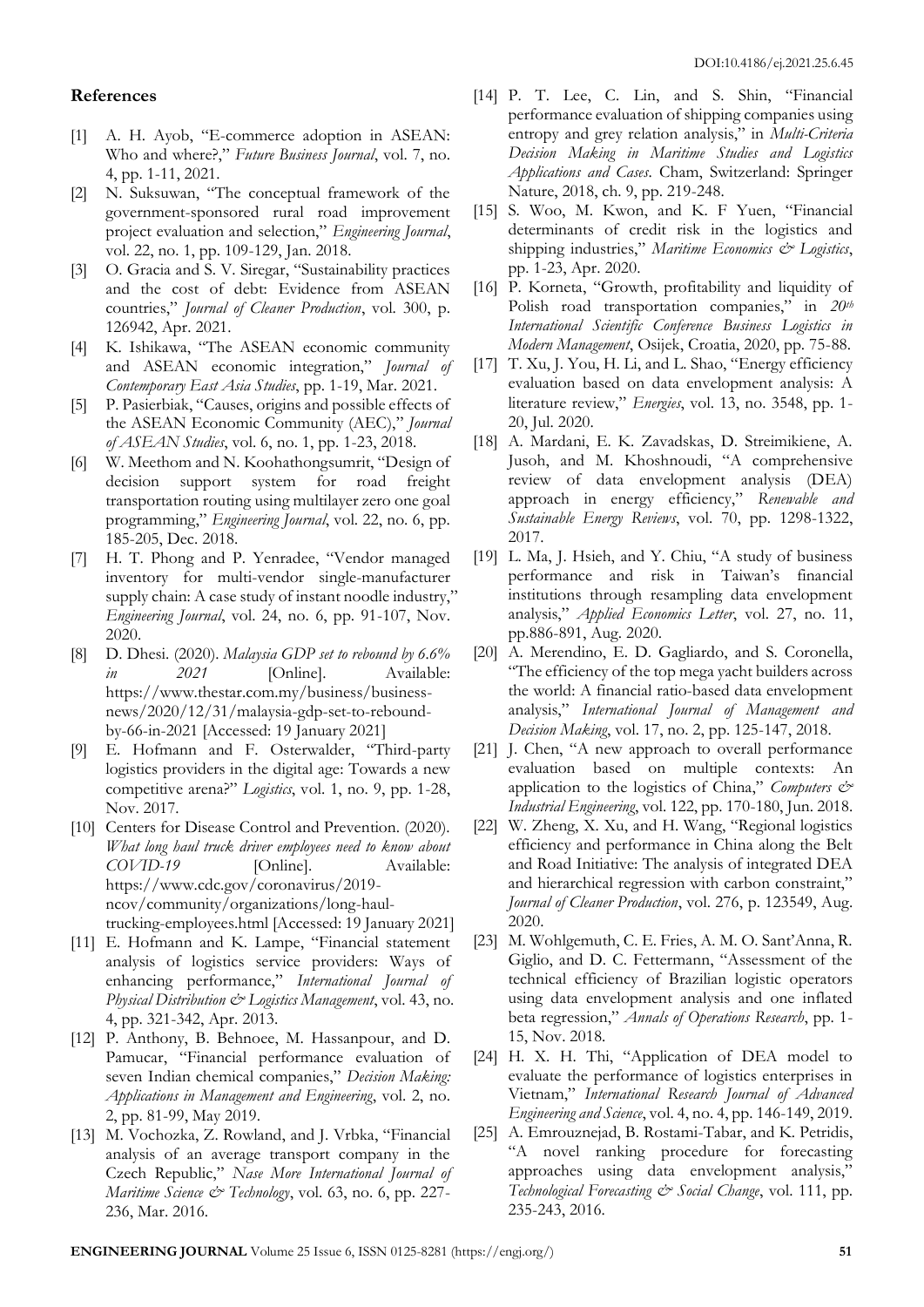- [26] D. Lim, T. R. Anderson, and O. L. Inman, "Choosing effective dates from multiple optima in technology forecasting using data envelopment analysis (TFDEA)," *Technological Forecasting & Social Change*, vol. 88, pp. 91-97, 2014.
- [27] B. Liu, J. Sheu, X. Zhao, Y. Chen, and W. Zhang, "Decision making on post-disaster rescue routing problems from the rescue efficiency perspective," *European Journal of Operational Research*, vol. 286, pp. 321-335, 2020.
- [28] N. Koohathongsumrit and W. Meethom, "An integrated approach of fuzzy risk assessment model and data envelopment analysis for route selection in multimodal transportation networks," *Expert Systems with Applications*, vol. 71, p. 114342, 2021.
- [29] C. Lu and V. Yu, "Data envelopment analysis for evaluating the efficiency of genetic algorithms on solving the vehicle routing problem with soft time windows," *Computers & Industrial Engineering*, vol. 63, pp. 520-529, 2012.
- [30] P. Sefeedpari, Z. Shokoohi, and S. H. Pishgar-Komleh, "Dynamic energy efficiency assessment of dairy farming system in Iran: Application of window data envelopment analysis," *Journal of Cleaner Production*, vol. 275, p. 124178, 2020.
- [31] R. Davoudabadi, S. M. Mousavi, and V. Mohagheghi, "A new decision model based on DEA and simulation to evaluate renewable energy projects under interval-valued intuitionistic fuzzy uncertainty," *Renewable Energy*, vol. 164, pp. 1588-1601, 2021.
- [32] M. Mohsin, I. Hanif, F. Taghizadeh-Hesary, Q. Abbas, and W. Iqbal, "Nexus between energy efficiency and electricity reforms: A DEA-based way forward for clean power development," *Energy Policy*, vol. 149, p. 112052, 2021.
- [33] E. K. Maragos, P. E. Maravelakis, and A. I. Linardis, "A DEA evaluation of the successful implementation of HEALTH2020 policies," *Socio-Economic Planning Sciences*, vol. 76, p. 100968, 2021.
- [34] M. Top, M. Konca, and B. Sapaz, "Technical efficiency of healthcare systems in African countries: An application based on data envelopment analysis," *Health Policy and Technology*, vol. 9, pp. 62-68, 2020.
- [35] Y. Sun, X. Chen, X. Zhou, and M. Zhang, "Evaluating the efficiency of China's healthcare service: A weighted DEA-game theory in a competitive environment," *Journal of Cleaner Production*, vol. 270, p. 122431, 2020.
- [36] M. Nahangi, Y. Chen, and B. McCabe, "Safety-based efficiency evaluation of construction sites using data envelopment analysis (DEA)," *Safety Science*, vol. 113, pp. 382-388, 2019.
- [37] J. Zhang, H. Li, B. Xia, and M. Skitmore, "Impact of environment regulation on the efficiency of regional construction industry: A 3-stage data envelopment analysis (DEA)," *Journal of Cleaner Production*, vol. 200, pp. 770-780, 2018.
- [38] Bursa Malaysia. (2021). *Company announcements*. [Online]. Available:

https://www.bursamalaysia.com/market\_informati on/announcements/company\_announcement [Accessed: 22 January 2021].

- [39] F. M. Othman, N. A. Mohd-Zamil, S. Z. A. Rasid, A. Vakilbashi, and M. Mokhber, "Data envelopment analysis: A tool for measuring efficiency in banking sector," *International Journal of Economics and Financial Issues,* vol. 6, no. 3, pp. 911-916, 2016.
- [40] G. Fancello, M. Carta, and P. Serra, "Data envelopment analysis for the assessment of road safety in urban road networks: A comparative study using CCR and BCC models," *Case Studies on Transport Policy*, vol. 8, pp. 736-744, Jul. 2020.
- [41] B. Fathi, M. Ashena, and A. R. Bahari, "Energy, environmental and economic efficiency in fossil fuel exporting countries: A modified data envelopment analysis approach," *Sustainable Production and Consumption*, vol. 26, pp. 588-596, 2021.
- [42] M. Zahedi-Seresht, S. Khosravi, J. Jablonsky, and P. Zykova, "A data envelopment analysis model for performance evaluation and ranking of DMUs with alternative scenarios," *Computers & Industrial Engineering*, vol. 152, p. 107002, pp. 1-7, 2021.
- [43] P. Hu, N. Chen, Y Li, and Q. Xie, "Efficiency evaluation of water consumption in a Chinese province-level region based on data envelopment analysis," *Water*, vol. 10, no. 793, pp. 1-21, 2018.
- [44] W. S. Lam, H. J. Saiful, and I. Hamizun, "The impact of human behavior towards portfolio selection in Malaysia," *Procedia – Social and Behavioral Sciences*, vol. 172, pp. 674-678, 2015.
- [45] W. S. Lam, H. J. Saiful, and I. Hamizun, "An empirical comparison of different optimization models in enhanced index tracking problem," *Advanced Science Letters*, vol. 21, no. 5, pp. 1278-1281, 2015.
- [46] W. S. Lam, H. J. Saiful, and I. Hamizun, "The impact of different economic scenarios towards portfolio selection in enhanced index tracking problem," *Advanced Science Letters*, vol. 21, no. 5, pp. 1285-1288, 2015.
- [47] S. S. M. Saleh, N. H. Jamian, and N. A. Ali, "Team teaching load using linear programming," *Journal of Computing Research & Innovation*, vol. 4, no. 1, pp. 8- 15, 2019.
- [48] Z. Fan, S. Li, and Z. Gao, "Multiobjective sustainable order allocation problem optimization with improved genetic algorithm using priority encoding," *Mathematical Problems in Engineering*, vol. 2019, pp. 1-12, 2019, Art no. 8218709.
- [49] S. Choirunnisa, R. Sarno, and A. C. Fauzan, "Optimization of forecasted port container terminal performance using goal programming," in *2018 International Conference on Information and Communications Technology (ICOIACT)*, Yogyakarta, Indonesia, 2018, pp. 332-336.
- [50] I. Indrawati, F. M. Puspita, S. Erlita, I. Nadeak, and B. Arisha, "LINGO-based optimization problem of cloud computing of bandwidth consumption in the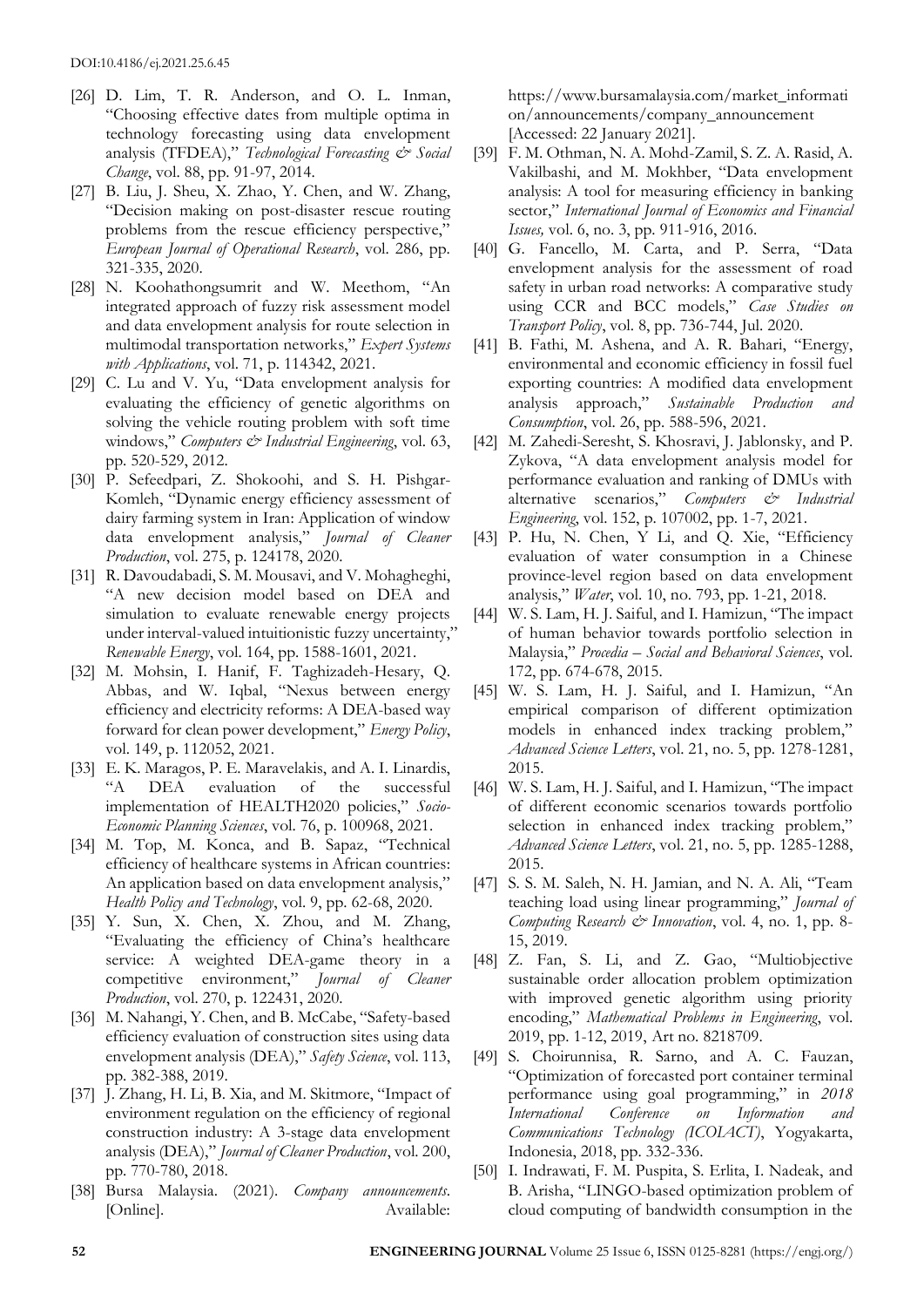Internet," in *2018 International Conference on Information and Communications Technology (ICOIACT)*, Yogyakarta, Indonesia, 2018, pp. 436-441.

- [51] S. Wang, L. Zhou, H. Wang, and X. Li, "Water use efficiency and its influencing factors in China: Based on the data envelopment analysis (DEA)-Tobit Model," *Water*, vol. 10, no. 832, pp. 1-16, Jun. 2018.
- [52] N. Ghasemi, E. Najafi, F. H. Lotfi, and F. M. Sobhani, "Assessing the performance of organizations with the hierarchical structure using data envelopment analysis: An efficiency analysis of Farhangian University," *Measurement*, vol. 156, no. 107609, pp. 1-19, Feb. 2020.
- [53] S. Fatimah and U. Mahmudah, "Two-stage data envelopment analysis (DEA) for measuring the efficiency of elementary schools in Indonesia," *International Journal of Environmental & Science Education*, vol. 12, no. 8, pp. 1971-1987, Oct. 2017.
- [54] J. H. Ablanedo-Rosas, H. Gao, X. Zheng, B. Alidaee, and H. Wang, "A study of the relative efficiency of Chinese ports: A financial ratio-based data envelopment analysis approach," *Expert Systems*, vol. 27, no. 5, pp. 349-362, Nov. 2010.
- [55] G. Zimon and D. Zimon, "Quality management systems and working capital SMEs in GPO – A case of Poland," *Administrative Sciences*, vol. 10, no. 76, pp. 1-13, Oct. 2020.
- [56] Y. Zhong, Y. Wen, and J. Zhong, "A study on the financial effect of share repurchase of listed companies based on factor analysis," *Advances in Intelligent Systems Research*, vol. 156, pp. 453-458, 2017.
- [57] J. H. Hall, "Industry-specific determinants of shareholder value creation," *Studies in Economics and Finance*, vol. 33, no. 2, pp. 190-208, 2016.



**Pei Fun Lee** was born in Perak, Malaysia. She received the B.S. in logistics and international shipping from Universiti Tunku Abdul Rahman (UTAR), Perak, Malaysia. She is currently pursuing her M.S. degree in UTAR.

She is a Graduate Assistant at the Department of Physical and Mathematical Science, Faculty of Science, UTAR. Her research interests include data envelopment analysis, logistics and transportation.

Ms. Lee was a recipient of the President's list and Dean's list award in recognition of her outstanding academic performance during her study for B.S. degree.



**Weng Siew Lam** was born in Perak, Malaysia. He received the B.Eng degree in mechanical engineering from the Universiti Sains Malaysia, Penang, Malaysia in 2004. He received the M.S. and Ph.D. degrees in mathematics from Universiti Kebangsaan Malaysia, Selangor, Malaysia.

He is an Assistant Professor at the Department of Physical and Mathematical Science, Faculty of Science, Universiti Tunku Abdul Rahman (UTAR), Perak, Malaysia. He is also a Head of Programme for the postgraduate programmes in Faculty of Science, UTAR. His research interests include optimization, data analytics, mathematical and statistical modeling, multi-criteria decision making, data envelopment analysis, logistics and transportation.

Ts. Dr. Lam was a recipient of the International Symposium on Research in Innovation and Sustainability Best Paper Award in 2019. Ts. Dr. Lam is a Fellow Member of SAS Society (FSASS). Ts. Dr. Lam is a Professional Technologist (Malaysia Board of Technologists), HRDF Certified Trainer, SAS Certified Statistical Business Analyst, Certified Trainer on Machine Vision for Smart Manufacturing, Graduate Engineer (Board of Engineers Malaysia) and Associate Logistician (The Society of Logisticians, Malaysia). Ts. Dr. Lam is also a member of Malaysian Mathematical Sciences Society, Malaysian Institute of Statistics, Management Science/Operations Research Society of Malaysia as well as International Society of Development and Sustainability.



**Weng Hoe Lam** was born in Perak, Malaysia. He received the B.S. degree in actuarial science, M.S. and Ph.D. degrees in mathematics from Universiti Kebangsaan Malaysia, Selangor, Malaysia.

He is an Assistant Professor and Head of Department of Physical and Mathematical Science in Faculty of Science, Universiti Tunku Abdul Rahman (UTAR), Perak, Malaysia. His research interests include optimization, data analytics, mathematical and statistical modeling, multi-criteria decision making, data envelopment analysis, logistics and transportation.

Ts. Dr. Lam was a recipient of the International Symposium on Research in Innovation and Sustainability Best Paper Award in 2019. Ts. Dr. Lam is a Fellow Member of SAS Society (FSASS).